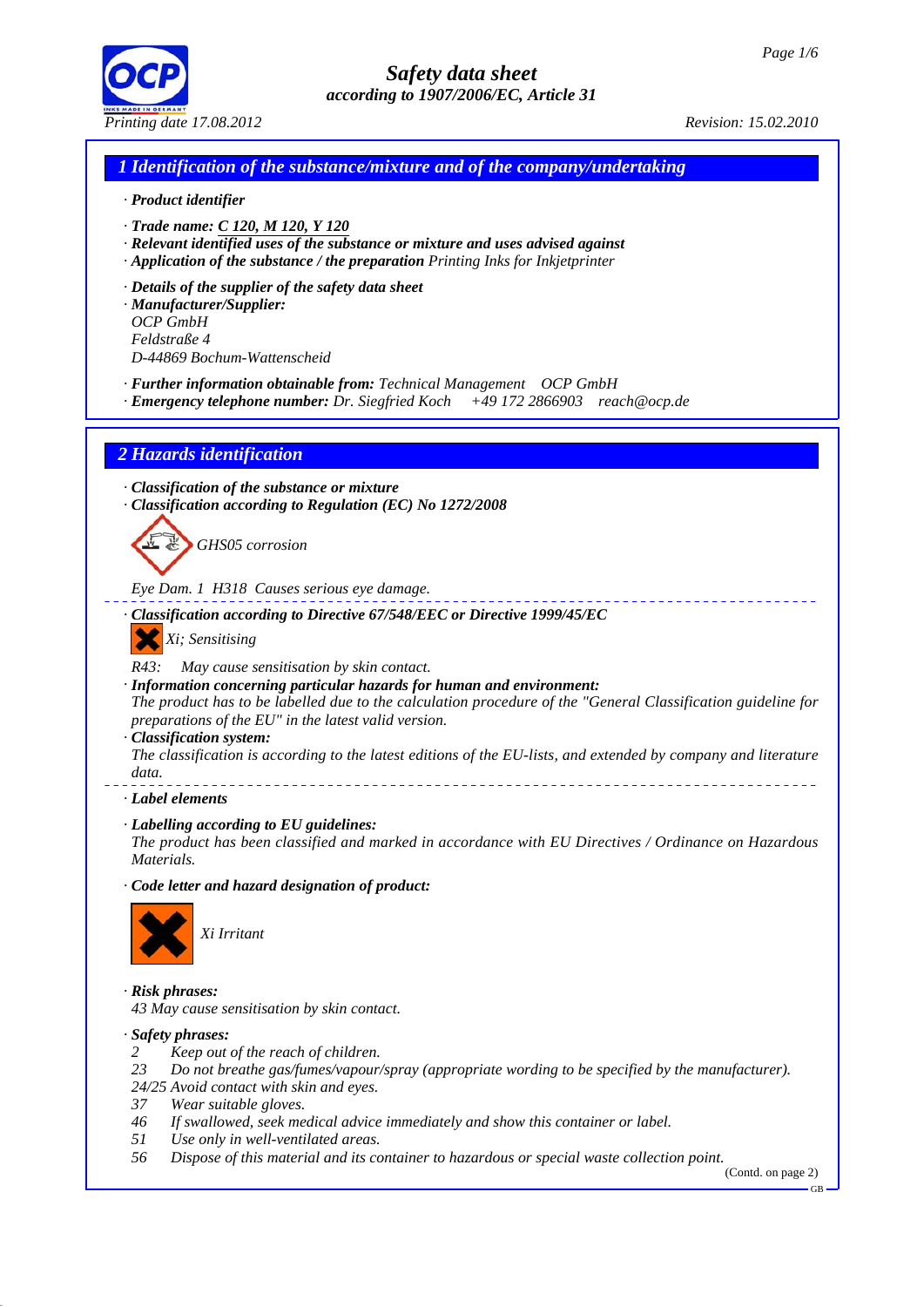

#### *Trade name: C 120, M 120, Y 120*

(Contd. of page 1)

- *· Other hazards*
- *· Results of PBT and vPvB assessment*
- *· PBT: Not applicable.*
- *· vPvB: Not applicable.*

## *3 Composition/information on ingredients*

#### *· Chemical characterization: Mixtures*

*· Description: Mixture of substances listed below with nonhazardous additions.*

#### *· Dangerous components:*

| $CAS: 56-81-5$<br>EINECS: 200-289-5 | glycerol | substance with a Community workplace exposure limit $ $ < 5% $ $ |  |
|-------------------------------------|----------|------------------------------------------------------------------|--|
| $\cdot$ SVHC                        |          |                                                                  |  |

*872-50-4 N-methyl-2-pyrrolidone*

*· Additional information: For the wording of the listed risk phrases refer to section 16.*

#### *4 First aid measures*

#### *· Description of first aid measures*

- *· After inhalation:*
- *Supply fresh air and to be sure call for a doctor.*
- *In case of unconsciousness place patient stably in side position for transportation.*
- *· After skin contact: Immediately wash with water and soap and rinse thoroughly.*
- *· After eye contact: Rinse opened eye for several minutes under running water.*
- *· After swallowing: If symptoms persist consult doctor.*
- *· Information for doctor:*
- *· Most important symptoms and effects, both acute and delayed No further relevant information available.*
- *· Indication of any immediate medical attention and special treatment needed*
- *No further relevant information available.*

#### *5 Firefighting measures*

- *· Extinguishing media*
- *· Suitable extinguishing agents:*
- *CO2, powder or water spray. Fight larger fires with water spray or alcohol resistant foam.*
- *· Special hazards arising from the substance or mixture No further relevant information available.*
- *· Advice for firefighters*
- *· Protective equipment: No special measures required.*

## *6 Accidental release measures*

- *· Personal precautions, protective equipment and emergency procedures Not required.*
- *· Environmental precautions:*
- *Dilute with plenty of water.*

*Do not allow to enter sewers/ surface or ground water.*

*· Methods and material for containment and cleaning up: Absorb with liquid-binding material (sand, diatomite, acid binders, universal binders, sawdust).*

*Ensure adequate ventilation.*

*· Reference to other sections See Section 7 for information on safe handling. See Section 8 for information on personal protection equipment.*

(Contd. on page 3)

GB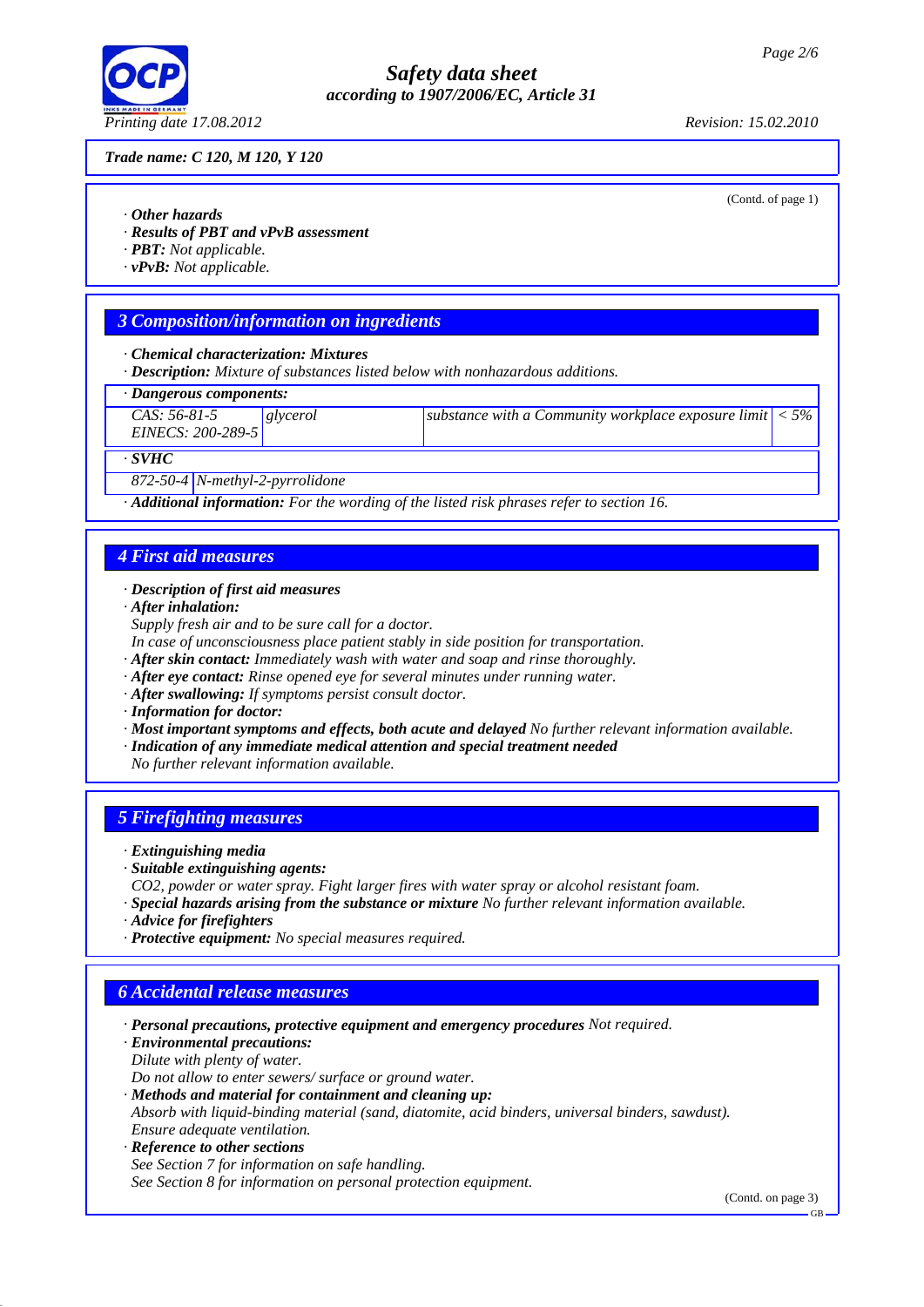

## *Trade name: C 120, M 120, Y 120*

(Contd. of page 2)

*See Section 13 for disposal information.*

# *7 Handling and storage*

- *· Handling:*
- *· Precautions for safe handling*
- *Ensure good ventilation/exhaustion at the workplace.*
- *Prevent formation of aerosols.*
- *· Information about fire and explosion protection: No special measures required.*
- *· Conditions for safe storage, including any incompatibilities*
- *· Storage:*
- *· Requirements to be met by storerooms and receptacles: No special requirements.*
- *· Information about storage in one common storage facility: Not required.*
- *· Further information about storage conditions: None.*
- *· Specific end use(s) No further relevant information available.*

# *8 Exposure controls/personal protection*

- *· Additional information about design of technical facilities: No further data; see item 7.*
- *· Control parameters*

#### *· Ingredients with limit values that require monitoring at the workplace:*

*56-81-5 glycerol*

#### *WEL Long-term value: 10 mg/m³*

*· Additional information: The lists valid during the making were used as basis.*

- *· Exposure controls*
- *· Personal protective equipment:*
- *· General protective and hygienic measures:*
- *Immediately remove all soiled and contaminated clothing*
- *Wash hands before breaks and at the end of work.*
- *· Respiratory protection:*

*In case of brief exposure or low pollution use respiratory filter device. In case of intensive or longer exposure use self-contained respiratory protective device.*

*· Protection of hands:*



*Protective gloves*

*The glove material has to be impermeable and resistant to the product/ the substance/ the preparation. Due to missing tests no recommendation to the glove material can be given for the product/ the preparation/*

*the chemical mixture. Selection of the glove material on consideration of the penetration times, rates of diffusion and the degradation*

*· Material of gloves*

*The selection of the suitable gloves does not only depend on the material, but also on further marks of quality and varies from manufacturer to manufacturer. As the product is a preparation of several substances, the resistance of the glove material can not be calculated in advance and has therefore to be checked prior to the application.*

*· Penetration time of glove material*

*The exact break trough time has to be found out by the manufacturer of the protective gloves and has to be observed.*

(Contd. on page 4)

GB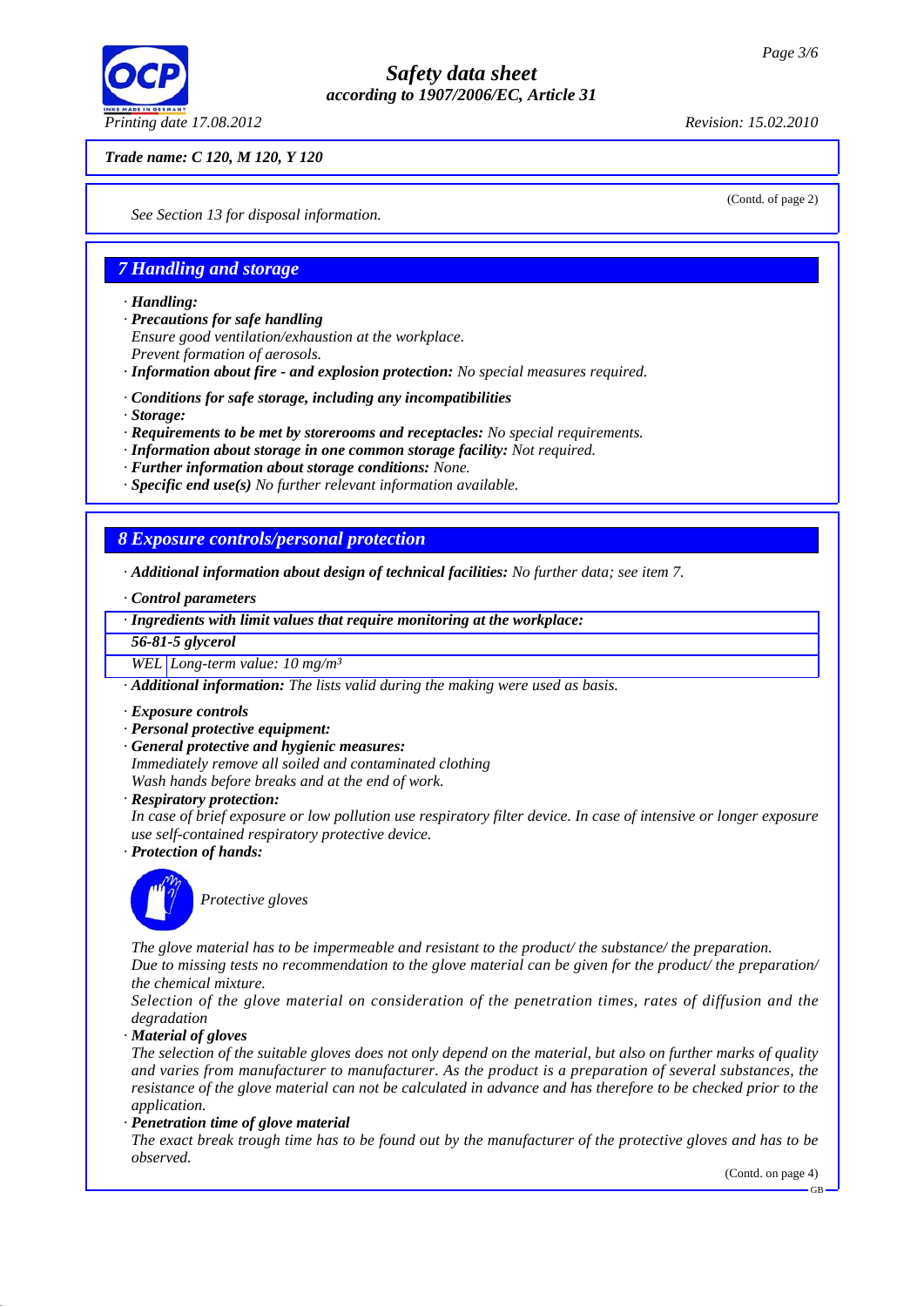

(Contd. of page 3)

## *Trade name: C 120, M 120, Y 120*

*· Eye protection: Goggles recommended during refilling*

# *9 Physical and chemical properties*

| · Information on basic physical and chemical properties<br><b>General Information</b><br>$\cdot$ Appearance:                   |                                                                                |
|--------------------------------------------------------------------------------------------------------------------------------|--------------------------------------------------------------------------------|
| Form:                                                                                                                          | Fluid                                                                          |
| Colour:                                                                                                                        | According to product specification                                             |
| $\cdot$ Odour:                                                                                                                 | Characteristic                                                                 |
| $\cdot$ pH-value at 20 $\degree$ C:                                                                                            | 6                                                                              |
| $\cdot$ Change in condition<br><b>Melting point/Melting range: Undetermined.</b><br>Boiling point/Boiling range: Undetermined. |                                                                                |
| · Flash point:                                                                                                                 | Not applicable.                                                                |
| · Self-igniting:                                                                                                               | Product is not selfigniting.                                                   |
| · Danger of explosion:                                                                                                         | Product does not present an explosion hazard.                                  |
| $\cdot$ Density at 20 $\degree$ C:                                                                                             | $1.04$ g/cm <sup>3</sup>                                                       |
| · Solubility in / Miscibility with<br>water:                                                                                   | Fully miscible.                                                                |
| · Viscosity:<br>Kinematic at $20^{\circ}$ C:<br>$\cdot$ Other information                                                      | $\frac{3}{3}$ mm <sup>2</sup> /s<br>No further relevant information available. |

# *10 Stability and reactivity*

*· Reactivity*

*· Chemical stability*

*· Thermal decomposition / conditions to be avoided: No decomposition if used according to specifications.*

- *· Possibility of hazardous reactions No dangerous reactions known.*
- *· Conditions to avoid No further relevant information available.*
- *· Incompatible materials: No further relevant information available.*
- *· Hazardous decomposition products: No dangerous decomposition products known.*

# *11 Toxicological information*

- *· Information on toxicological effects*
- *· Acute toxicity:*
- *· Primary irritant effect:*
- *· on the skin: No irritant effect.*
- *· on the eye: No irritating effect.*
- *· Sensitization: Sensitization possible through skin contact.*
- *· Additional toxicological information:*

*The product shows the following dangers according to the calculation method of the General EU Classification Guidelines for Preparations as issued in the latest version:*

*Irritant*

(Contd. on page 5)

GB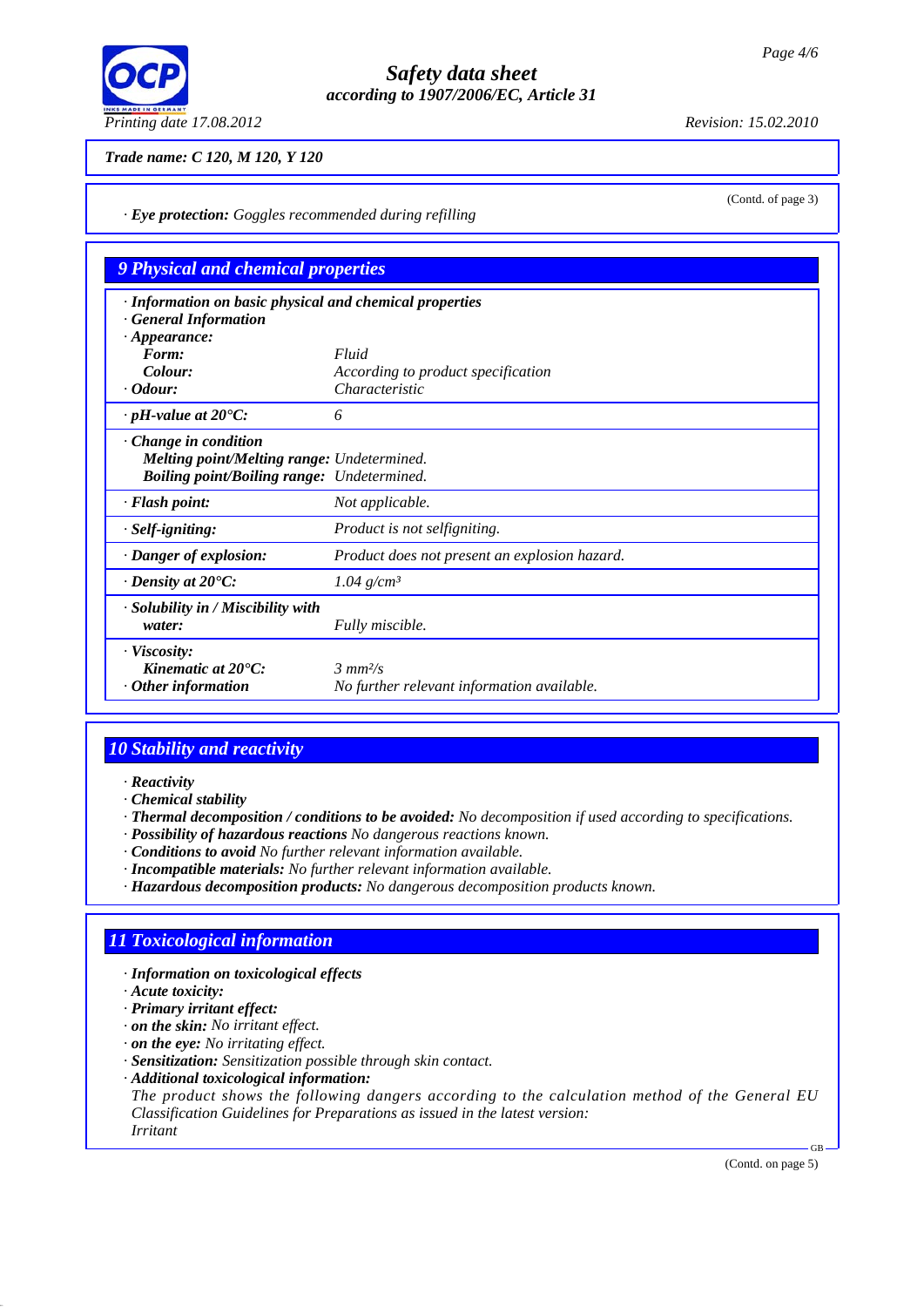

## *Trade name: C 120, M 120, Y 120*

(Contd. of page 4)

## *12 Ecological information*

- *· Toxicity*
- *· Aquatic toxicity: No further relevant information available.*
- *· Persistence and degradability No further relevant information available.*
- *· Behaviour in environmental systems:*
- *· Bioaccumulative potential No further relevant information available.*
- *· Mobility in soil No further relevant information available.*
- *· Additional ecological information:*

# *· General notes:*

*Water hazard class 1 (German Regulation) (Self-assessment): slightly hazardous for water Do not allow undiluted product or large quantities of it to reach ground water, water course or sewage system.*

#### *· Results of PBT and vPvB assessment*

- *· PBT: Not applicable.*
- *· vPvB: Not applicable.*
- *· Other adverse effects No further relevant information available.*

# *13 Disposal considerations*

- *· Waste treatment methods*
- *· Recommendation*

*Must not be disposed together with household garbage. Do not allow product to reach sewage system.*

- *· Uncleaned packaging:*
- *· Recommendation: Disposal must be made according to official regulations.*
- *· Recommended cleansing agents: Water, if necessary together with cleansing agents.*

| · UN-Number                                  |                 |  |
|----------------------------------------------|-----------------|--|
| ADR, ADN, IMDG, IATA                         | Void            |  |
| $\cdot$ UN proper shipping name              |                 |  |
| · ADR, ADN, IMDG, IATA                       | Void            |  |
| $\cdot$ Transport hazard class(es)           |                 |  |
| ADR, ADN, IMDG, IATA                         |                 |  |
| · Class                                      | Void            |  |
| · Packing group                              |                 |  |
| · ADR, IMDG, IATA                            | Void            |  |
| · Environmental hazards:                     |                 |  |
| $\cdot$ Marine pollutant:                    | N <sub>O</sub>  |  |
| · Special precautions for user               | Not applicable. |  |
| · Transport in bulk according to Annex II of |                 |  |
| <b>MARPOL73/78 and the IBC Code</b>          | Not applicable. |  |

(Contd. on page 6)

GB